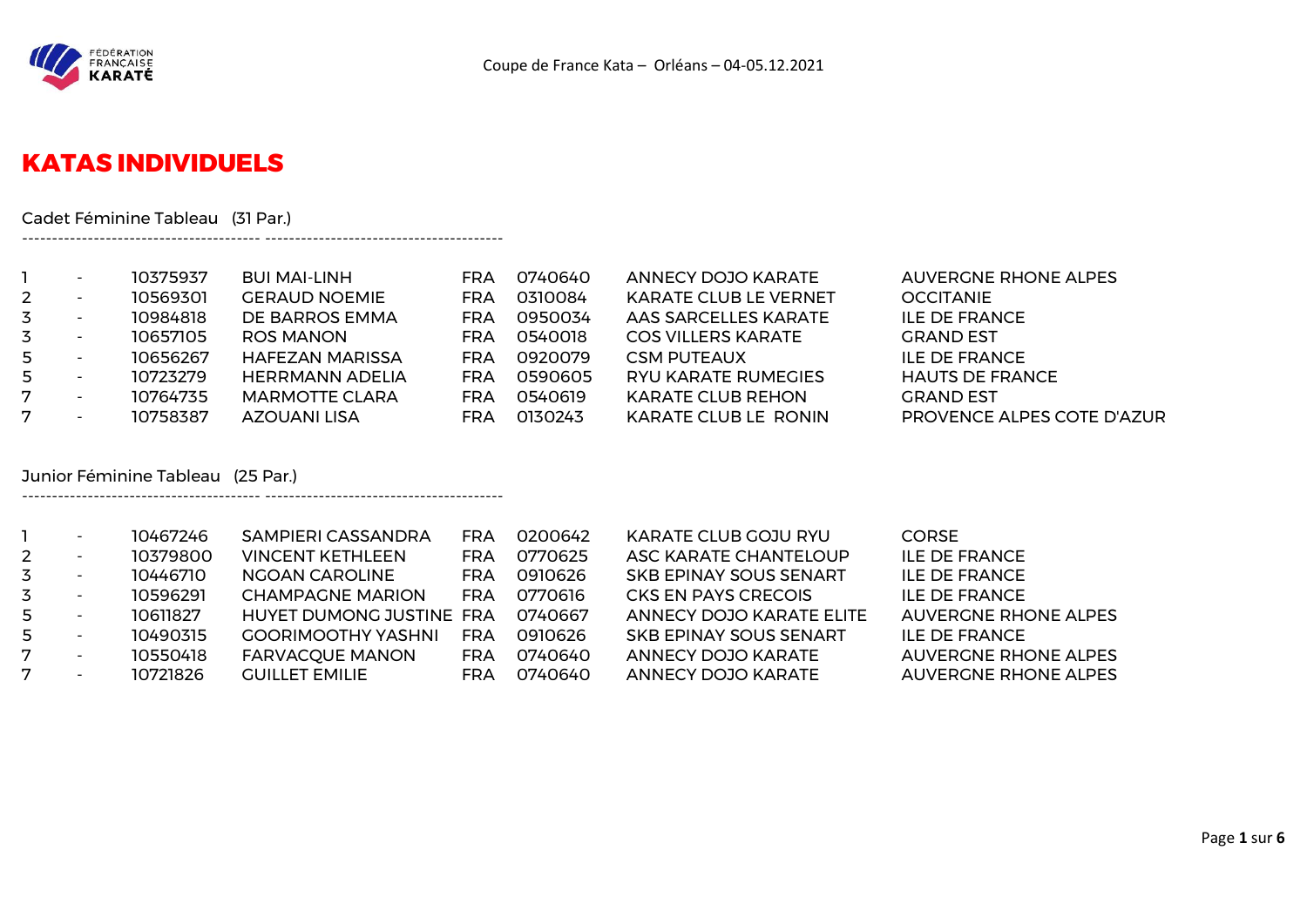

#### Minime Féminine Tableau (49 Par.)

---------------------------------------- ----------------------------------------

|             | $\overline{\phantom{0}}$ | 10965247 | ORDONEZ INES                     | FRA        | 0920704 | INSTITUT DE GOJURYU KENKYUKAI DE FRANCE  | <b>ILE DE FRANCE</b>        |
|-------------|--------------------------|----------|----------------------------------|------------|---------|------------------------------------------|-----------------------------|
| $2^{\circ}$ | $\overline{\phantom{a}}$ | 10772306 | <b>VORATOVIC ILIANA</b>          | FRA        | 0910626 | SKB EPINAY SOUS SENART                   | <b>ILE DE FRANCE</b>        |
| 3           | $\overline{\phantom{a}}$ | 10892406 | <b>DESPUJOL AURORE</b>           | FRA        | 0920704 | INSTITUT DE GOJURYU KENKYUKAI DE FRANCE  | ILE DE FRANCE               |
| 3           | $\overline{\phantom{a}}$ | 10898034 | <b>VAUCELLE-SPELLE NINON FRA</b> |            | 0740667 | ANNECY DOJO KARATE ELITE                 | <b>AUVERGNE RHONE ALPES</b> |
| 5           | $\overline{\phantom{a}}$ | 10850683 | BAUDARD LAURE                    | <b>FRA</b> | 0750873 | NICE R                                   | ILE DE FRANCE               |
| 5           | $\overline{\phantom{a}}$ | 10734867 | SCARFONE MORGANE                 | <b>FRA</b> | 0830751 | ASSOCIATION SPORTIVE BRIGNOLES KARATE 83 | <b>PACA</b>                 |
| 7           | $\overline{\phantom{0}}$ | 10645904 | <b>BOUTELIOUA MELISSA</b>        | FRA        | 0830680 | SAMOURAI TOULON VAR KARATE               | <b>PACA</b>                 |
| 7           | $\overline{\phantom{a}}$ | 10920480 | VILANOVA JULIA                   | FRA        | 0310059 | ARTS MARTIAUX TOULOUSE MIRAIL            | <b>OCCITANIE</b>            |

### Senior Féminine Tableau (42 Par.)

|                          | 01350811 | FERACCI ALEXANDRA        | <b>FRA</b> | 0200014 | ATHLETIC CLUB AJACCIEN            | CORSE.                      |
|--------------------------|----------|--------------------------|------------|---------|-----------------------------------|-----------------------------|
| $\overline{\phantom{0}}$ | 10168821 | <b>TAILY HELVETIA</b>    | <b>FRA</b> | 0910626 | <b>SKB EPINAY SOUS SENART</b>     | <b>ILE DE FRANCE</b>        |
| $\overline{\phantom{0}}$ | 10790380 | PIERI LAURA              | <b>FRA</b> | 0200014 | ATHLETIC CLUB AJACCIEN            | CORSE I                     |
|                          | 09459058 | FERACCI LAETITIA         | <b>FRA</b> | 0200014 | ATHLETIC CLUB AJACCIEN            | CORSE I                     |
|                          | 09260635 | BUI MARIE                | <b>FRA</b> | 0740640 | ANNECY DOJO KARATE                | <b>AUVERGNE RHONE ALPES</b> |
|                          | 09573780 | <b>BUI LILA</b>          | <b>FRA</b> | 0740640 | ANNECY DOJO KARATE                | <b>AUVERGNE RHONE ALPES</b> |
|                          | 10274555 | <b>MARKOWSKY HELOISE</b> | FRA        | 0370001 | <b>MABUSHI VEIGNE CLUB KARATE</b> | <b>CENTRE VAL DE LOIRE</b>  |
| $\overline{\phantom{a}}$ | 10081064 | <b>SALOMON LEA</b>       | FRA        | 0130883 | KARATE DOJO MARSEILLAIS           | <b>PACA</b>                 |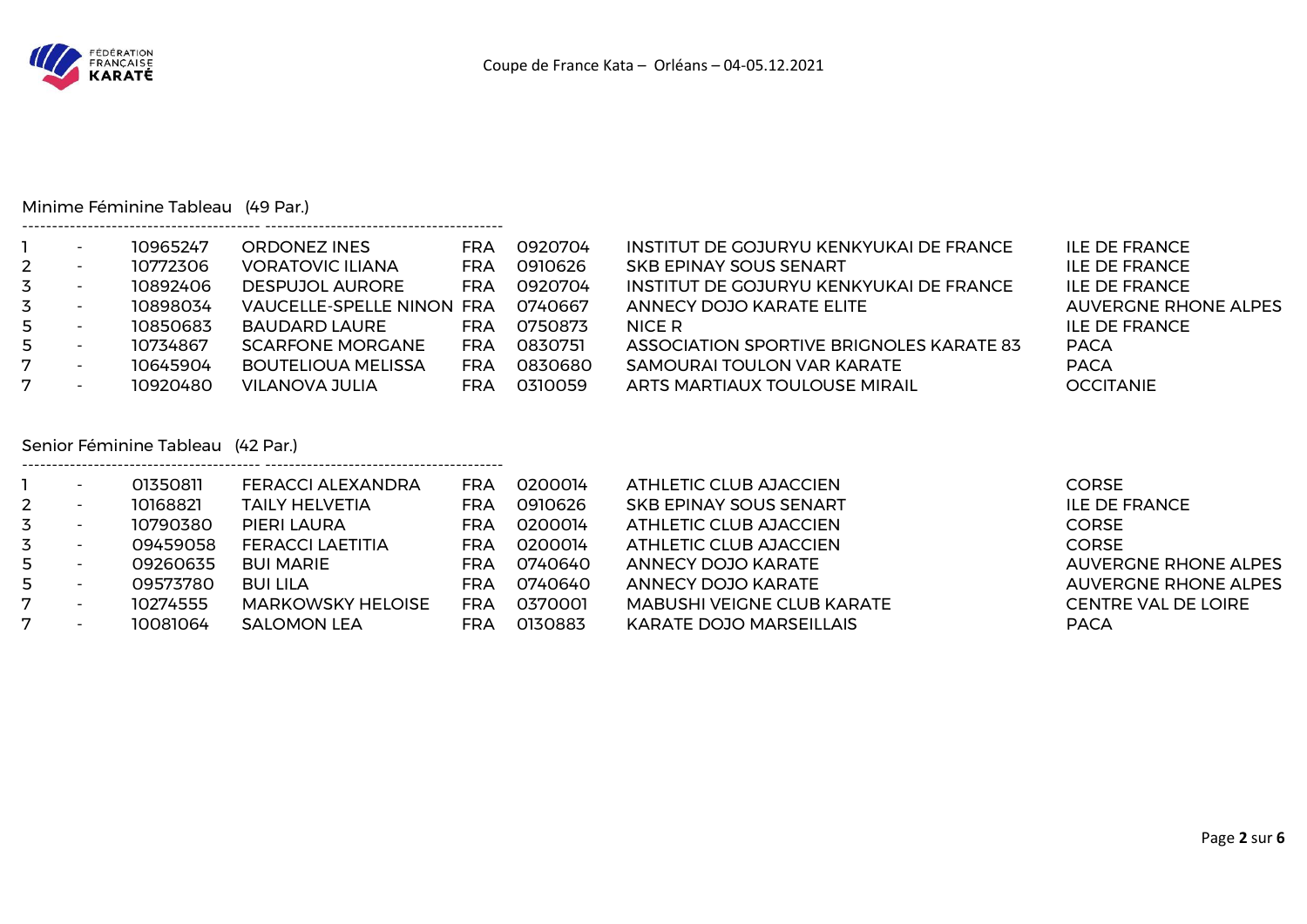

Cadet Masculin Tableau (35 Par.)

---------------------------------------- ----------------------------------------

---------------------------------------- ----------------------------------------

|                | $\overline{\phantom{a}}$ | 10811308 | <b>NOUR MAURIS LORICK</b> | FRA | 0700002 | KARATE CLUB DE LURE                            | BOURGOGNE FRANCHE COMTE    |
|----------------|--------------------------|----------|---------------------------|-----|---------|------------------------------------------------|----------------------------|
| $\overline{2}$ | $\overline{\phantom{a}}$ | 10740728 | PELTIER TOM               | FRA | 0370001 | <b>MABUSHI VEIGNE CLUB KARATE</b>              | <b>CENTRE VAL DE LOIRE</b> |
| 3              |                          | 10742278 | <b>GRUT TRISTAN</b>       | FRA | 0700002 | <b>KARATE CLUB DE LURE</b>                     | BOURGOGNE FRANCHE COMTE    |
| 3              | $\overline{\phantom{a}}$ | 10641934 | <b>CAM THOMMY</b>         | FRA | 0910626 | SKB EPINAY SOUS SENART                         | <b>ILE DE FRANCE</b>       |
| 5              | $\overline{\phantom{a}}$ | 10810621 | SINS TITIEN               | FRA | 0700002 | KARATE CLUB DE LURE                            | BOURGOGNE FRANCHE COMTE    |
| 5              | $\overline{\phantom{a}}$ | 10824800 | ROSSI KOZLOWSKI ISAAK FRA |     | 0770616 | CKS EN PAYS CRECOIS                            | ILE DE FRANCE              |
| 7              |                          | 10721927 | LESTE ENZO                | FRA | 9740681 | KARATE SHOTO CL DE BRAS PANON                  | <b>REUNION</b>             |
| 7              | $\overline{\phantom{a}}$ | 10840753 | RABENIRINA FIARO          | FRA | 9740618 | SHOTOKAN KARATE CLUB DE BOIS DE NEFLES REUNION |                            |

Junior Masculin Tableau (28 Par.)

|                | 10474106 | <b>HOFFMANN LUCAS</b>     | <b>FRA</b> | 0950034 | AAS SARCELLES KARATE                   | ILE DE FRANCE           |
|----------------|----------|---------------------------|------------|---------|----------------------------------------|-------------------------|
| $\overline{2}$ | 10564035 | <b>CHAFFORT LUCAS</b>     | FRA        | 0200014 | ATHLETIC CLUB AJACCIEN                 | <b>CORSE</b>            |
| 3              | 10554222 | <b>GREGOIRE LIAM</b>      | FRA        | 0950034 | AAS SARCELLES KARATE                   | <b>ILE DE FRANCE</b>    |
| 3              | 10644055 | <b>BACCHETTA MATTHIAS</b> | FRA        | 0690041 | JUDO CLUB LYON VILLEURBANNE            | AUVERGNE RHONE ALPES    |
| 5              | 10890829 | LE RESTE MAXIME           | FRA        | 0750930 | <b>SHOSHIN</b>                         | ILE DE FRANCE           |
| 5              | 10568548 | <b>COULOUTCHY GABRIEL</b> | FRA        | 0660644 | KARATE OXYGENE 66 SALEILLES ST CYPRIEN | <b>OCCITANIE</b>        |
| 7              | 10601444 | <b>CHOUVIN PAUL</b>       | FRA        | 0910694 | VAL D YERRES KARATE DOJO               | <b>ILE DE FRANCE</b>    |
| 7              | 10407920 | <b>BITOUN MATTHIEU</b>    | FRA        | 0850005 | FONTENAY KARATE SHOTOKAN               | <b>PAYS DE LA LOIRE</b> |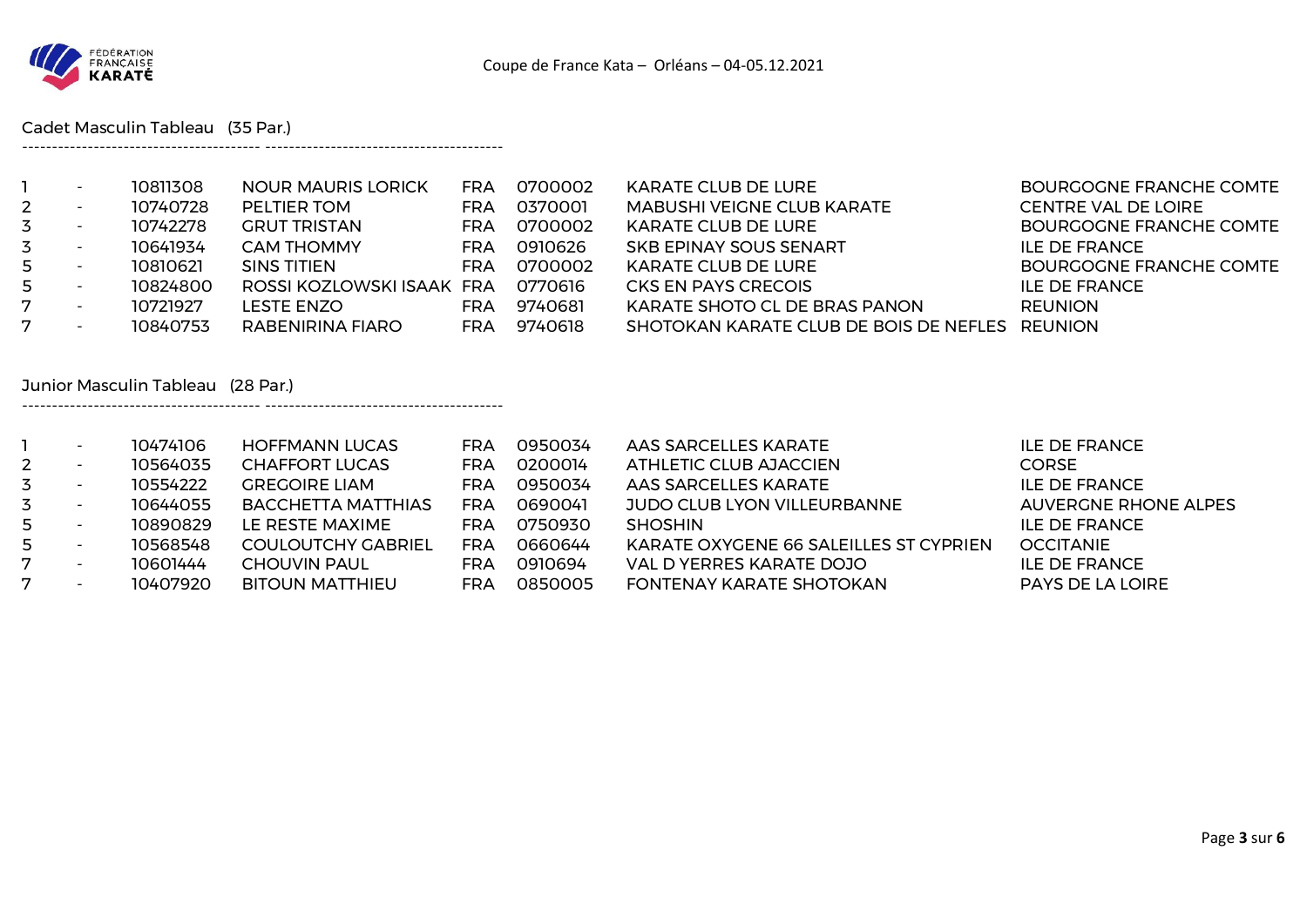

Minime Masculin Tableau (43 Par.)

---------------------------------------- ----------------------------------------

---------------------------------------- ----------------------------------------

|             | 10973425 | RAMDANI MOHAMMED HAROUN FRA 0950034 |             | AAS SARCELLES KARATE                           | <b>ILE DE FRANCE</b>       |
|-------------|----------|-------------------------------------|-------------|------------------------------------------------|----------------------------|
| $2^{\circ}$ | 10990057 | <b>FRANCES ADRIEN</b>               | FRA 0910626 | SKB EPINAY SOUS SENART                         | <b>ILE DE FRANCE</b>       |
| 3           | 10721407 | <b>CEDOLIN MATTEO</b>               | FRA 0910626 | SKB EPINAY SOUS SENART                         | <b>ILE DE FRANCE</b>       |
| 3           | 10926434 | POIRIER ZADIG                       | FRA 0200014 | ATHLETIC CLUB AJACCIEN                         | <b>CORSE</b>               |
| 5           | 10725741 | <b>NGUYEN TOAN</b>                  | FRA 0360602 | UNION SPORTIVE POINCONNET KARA                 | <b>CENTRE VAL DE LOIRE</b> |
| 5           | 10821815 | <b>CHEP TYRON</b>                   | FRA 0780032 | AS SPORTIVE KARATE DO CHESNAY                  | <b>ILE DE FRANCE</b>       |
| 7           | 10840756 | RABENIRINA FITIA                    | FRA 9740618 | SHOTOKAN KARATE CLUB DE BOIS DE NEFLES REUNION |                            |
|             | 10812506 | <b>DURO IKSHAN</b>                  | FRA 9720670 | <b>SOCHIN KARATE CLUB</b>                      | <b>MARTINIQUE</b>          |

#### Senior Masculin Tableau (45 Par.)

|              |                          | 10247339 | NGOAN FRANCK           | FRA. | 0910626 | <b>SKB EPINAY SOUS SENART</b>      | <b>ILE DE FRANCE</b>        |
|--------------|--------------------------|----------|------------------------|------|---------|------------------------------------|-----------------------------|
| $\mathbf{2}$ |                          | 10305014 | <b>TRAN FABIEN</b>     | FRA. | 0930080 | <b>KCVO</b>                        | <b>ILE DE FRANCE</b>        |
| 3            |                          | 10112128 | NGOAN PUTHARAVORN      | FRA. | 0910626 | <b>SKB EPINAY SOUS SENART</b>      | <b>ILE DE FRANCE</b>        |
| 3            | $\overline{\phantom{a}}$ | 10050732 | <b>MORASSI SOREY</b>   | FRA. | 0370001 | <b>MABUSHI VEIGNE CLUB KARATE</b>  | <b>CENTRE VAL DE LOIRE</b>  |
| 5            |                          | 11403776 | <b>GANNON DAVID</b>    | FRA  | 0330106 | DOJO LANTONNAIS                    | NOUVELLE AQUITAINE          |
| 5            | $\overline{\phantom{a}}$ | 10192668 | <b>COUTIERE GAETAN</b> | FRA  | 0370001 | <b>MABUSHI VEIGNE CLUB KARATE</b>  | <b>CENTRE VAL DE LOIRE</b>  |
| 7            | $\overline{\phantom{a}}$ | 09224855 | <b>FARIA AYMERIC</b>   | FRA  | 0690041 | JUDO CLUB LYON VILLEURBANNE        | <b>AUVERGNE RHONE ALPES</b> |
|              | $\overline{\phantom{a}}$ | 10374949 | <b>BACCHETTA YOANN</b> | FRA  | 0690041 | <b>JUDO CLUB LYON VILLEURBANNE</b> | <b>AUVERGNE RHONE ALPES</b> |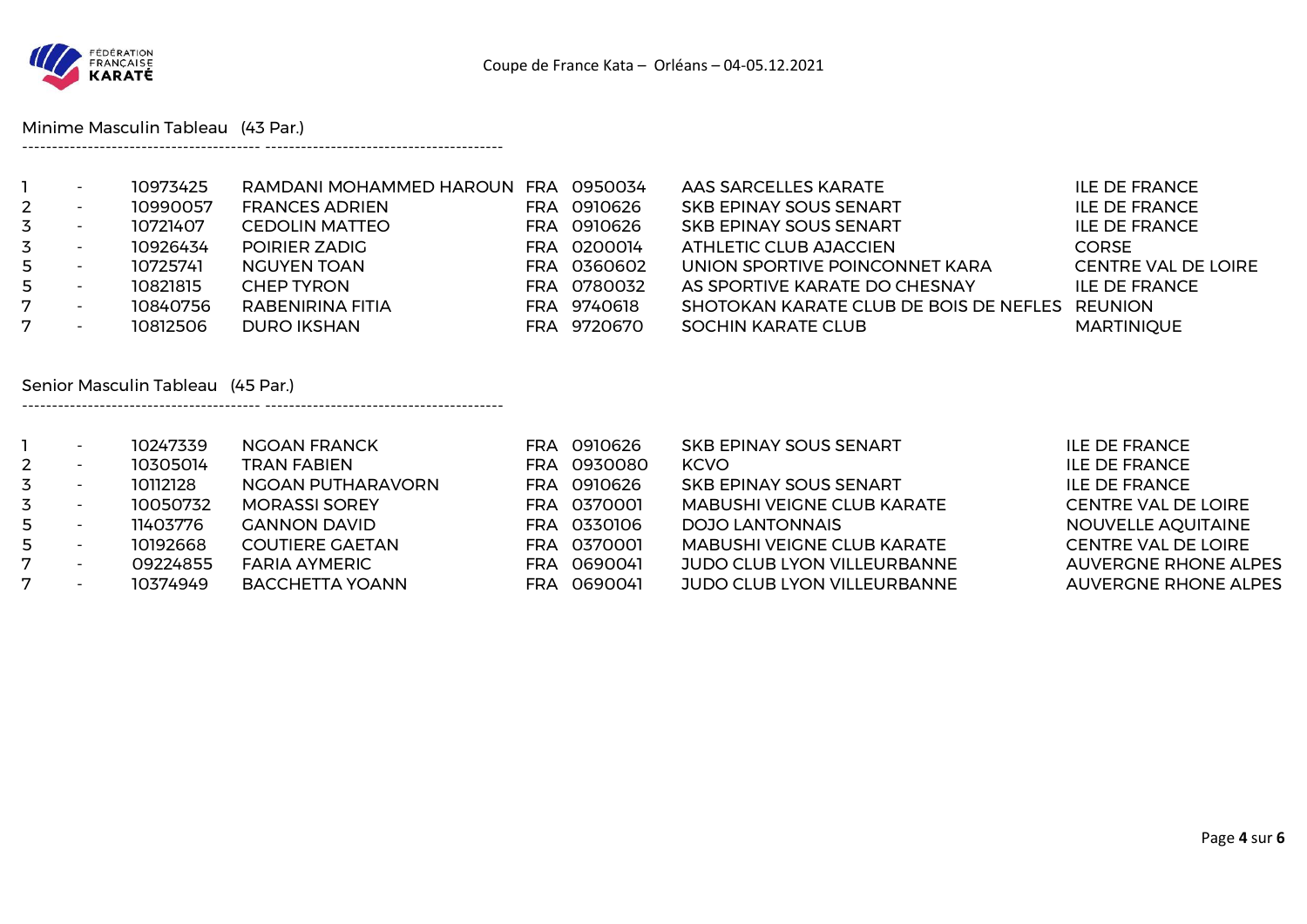

# **KATAS ÉQUIPES**

Cadets-Juniors Feminine Tableau (8 Par.)

|    | $\overline{\phantom{a}}$ | 0740640 | ANNECY DOJO KARATE                                        | FRA AUVERGNE RHONE ALPES       |
|----|--------------------------|---------|-----------------------------------------------------------|--------------------------------|
|    | $\overline{\phantom{a}}$ | 0740667 | ANNECY DOJO KARATE ELITE                                  | FRA AUVERGNE RHONE ALPES       |
| 3. | $\overline{\phantom{a}}$ | 0850005 | FONTENAY KARATE SHOTOKAN                                  | FRA PAYS DE LA LOIRE           |
| 3. | $\overline{\phantom{a}}$ | 0920704 | INSTITUT DE GOJURYU KENKYUKAI DE FRANCE FRA ILE DE FRANCE |                                |
| 5  | $\overline{\phantom{a}}$ | 0770638 | KARATE DO ST GERMAIN SUR MORIN                            | FRA ILE DE FRANCE              |
| 5  | $\overline{\phantom{a}}$ | 0060729 | KARATE MAKOTO NICE SAINT ROCH                             | FRA PROVENCE ALPES COTE D'AZUR |
|    |                          |         |                                                           |                                |

Seniors Féminine Tableau (5 Par.)

---------------------------------------- ----------------------------------------

---------------------------------------- ----------------------------------------

---------------------------------------- ----------------------------------------

|               | $\sim$ | 0740640  | ANNECY DOJO KARATE        | FRA AUVERGNE RHONE ALPES |
|---------------|--------|----------|---------------------------|--------------------------|
| $2 -$         |        | ೧೯৪೧೯१८  | KARATE CLUB HORBOURG WIHR | FRA GRAND FST            |
| $\sim$ $\sim$ |        | 0380676  | KARATE CLUB DE CRAS       | FRA AUVERGNE RHONE ALPES |
| $\sim$ $\sim$ |        | -0010606 | FLITE KARATE CLUB         | FRA AUVERGNE RHONE ALPES |

Cadets-Juniors Masculin Tableau (10 Par.)

|   | $\sim$                   | 998 7706 ES CKS-BOISSY               | FRA ILE DE FRANCE        |
|---|--------------------------|--------------------------------------|--------------------------|
| 2 | $\sim 100$               | 0690041 JUDO CLUB LYON VILLEURBANNE  | FRA AUVERGNE RHONE ALPES |
| 3 | <b>Contract Contract</b> | 0910694 VAL D YERRES KARATE DOJO     | FRA ILE DE FRANCE        |
| 3 | <b>Contract Contract</b> | 0910626 S K B EPINAY SOUS SENART     | FRA ILE DE FRANCE        |
| 5 | $\sim$                   | 0950622 TEAM KOMBAT CLUB SAINT BRICE | FRA ILE DE FRANCE        |
| 5 | $\sim$                   | 0270004 SAINT MARCEL KARATE          | FRA NORMANDIE            |
| 7 | $\overline{\phantom{a}}$ | 0750930 SHOSHIN                      | FRA ILE DE FRANCE        |